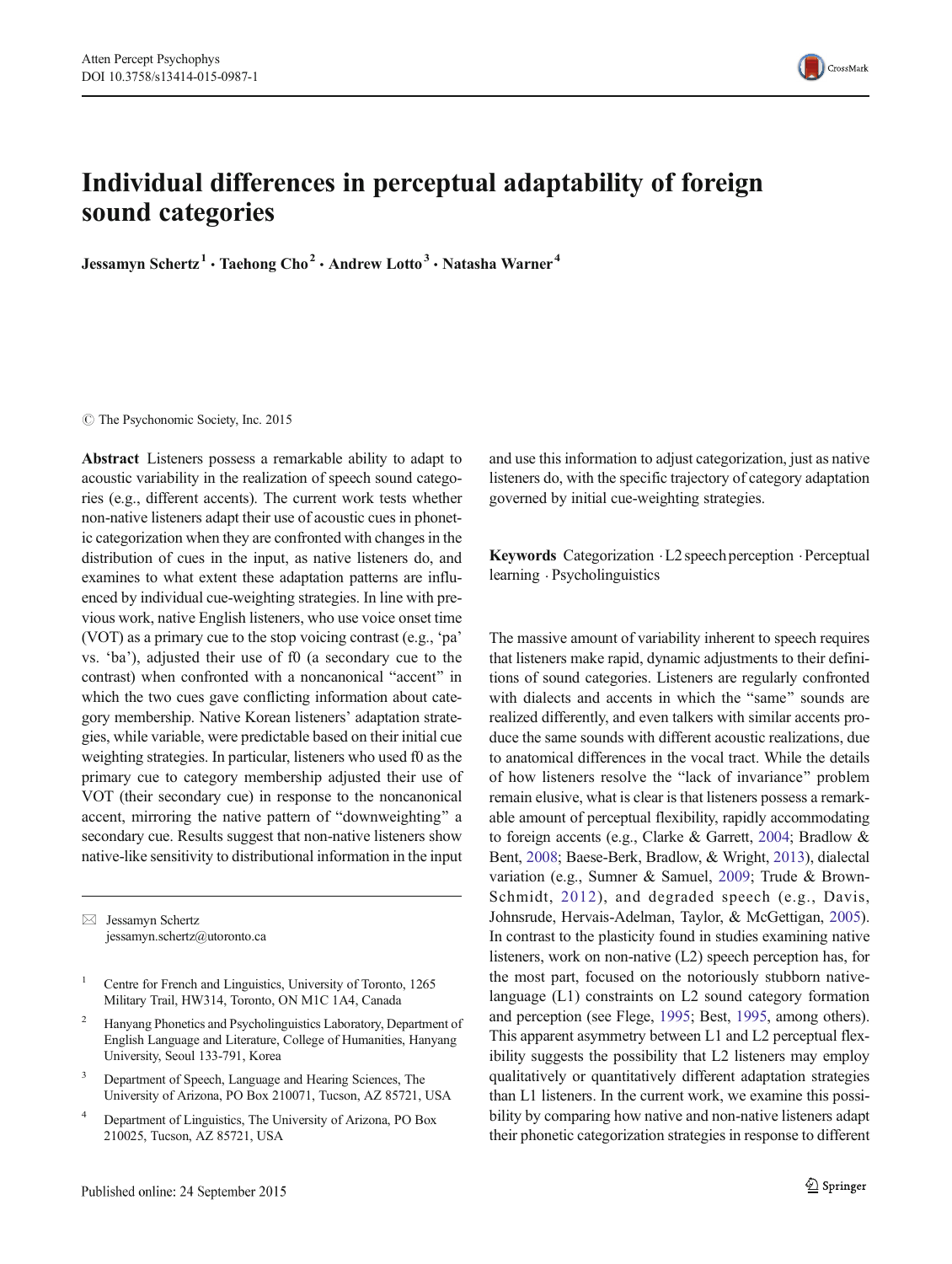"accents" that vary in the distribution of acoustic cues defining phonetic categories.

Speech perception can be thought of as an example of a general auditory categorization task, with sound categories being mapped onto a multi-dimensional acoustic space (Goudbeek, Smits, Cutler, & Swingley, [2005;](#page-11-0) Goudbeek, Swingley, & Smits, [2009;](#page-11-0) Holt & Lotto, [2008,](#page-11-0) [2010](#page-11-0)). Speech sounds contrast on many acoustic dimensions (or "cues"), and listeners give different "weights" to these dimensions. For example, the primary cue to the English stop voicing contrast (/p/ vs /b/, /t/ vs /d/, and /g/ vs /k/) is voice onset time (VOT), or the time lapse between the release of the stop closure and the onset of voicing in the following vowel (e.g., Lisker & Abramson, [1964\)](#page-12-0); however, other secondary cues, including fundamental frequency (f0) at vowel onset, also define the contrast, albeit less reliably (e.g., House & Fairbanks, [1953](#page-11-0); Kingston & Diehl, [1994;](#page-12-0) Francis, Kaganovich, & Driscoll-Huber, [2008](#page-11-0); Kingston, Diehl, Kirk, & Castleman, [2008;](#page-12-0) Llanos, Dmitrieva, Shultz, & Francis, [2013](#page-12-0)). Native English speakers' productions of voiceless stops  $/p$ , t, k/ have longer VOTs than voiced stops  $/b$ , d, g/; on average, voiceless stops are also produced with slightly higher f0 at vowel onset than voiced stops. However, in contrast to VOT, which consistently separates productions of voiced and voiceless stops, there is a large amount of overlap in the use of f0 between the two categories. These distributional patterns present in speakers' productions are reflected in listeners' perception of the contrast, which they distinguish primarily using VOT; secondary cues like f0 can influence categorization decisions, but do so to a much lesser extent (e.g., Whalen, Abramson, Lisker, & Mody, [1993](#page-12-0); Francis et al., [2008\)](#page-11-0).

Listeners adapt their use of these phonetic dimensions in response to many factors, including the acoustic properties of surrounding auditory stimuli (e.g., selective adaptation: Eimas & Corbit, [1973;](#page-11-0) contrast effects: Diehl, Elman, & McCusker, [1978\)](#page-11-0) and the distributional properties of the relevant dimensions (e.g., Clayards, Tanenhaus, Aslin, & Jacobs, [2008](#page-11-0), cf. Kleinschmidt & Jaeger, [2015\)](#page-12-0). Whereas listeners may derive stable, "prototypical" cue weights for a contrast based on their long-term experience with acoustic realizations of these sounds aggregated across many speakers and tokens, any given set of weights is unlikely to be optimal for one particular speaker. A successful listener must therefore be able to adapt rapidly to the unpredictable idiosyncrasies of a new speaker. Several lines of research have investigated specific ways in which listeners can be induced to shift their sound categories based on higher-level semantic or lexical information (see Samuel & Kraljic, [2009](#page-12-0) for a review). For example, Norris, McQueen, and Cutler [\(2003\)](#page-12-0) showed that after words containing an ambiguous sound between [f] and [s] that were lexically disambiguated to be [f], listeners were more likely to subsequently characterize ambiguous sounds on an [f]–[s]

continuum as [f] (see also Kraljic & Samuel, [2005;](#page-12-0) Eisner & McQueen, [2005](#page-11-0); Cutler, McQueen, Butterfield, & Norris, [2008,](#page-11-0) among many others). Along the same lines, in work by Maye, Aslin, and Tanenhaus ([2008\)](#page-12-0), after listening for 20 min to a synthesized English talker whose front vowels were shifted categorically lower in the vowel space, listeners adapted their vowel categories to this idiosyncratic accent. The sort of contextual information that can be used by listeners goes beyond the acoustic level: Bertelson, Vroomen, and de Gelder ([2003](#page-11-0)) demonstrated that exposure to audiovisual information during speech can influence subsequent auditory categorization. All of this work demonstrates that listeners shift their criterion for a category boundary on a given dimension after implicitly "learning" idiosyncratic use of cues from contextual information.

In contrast to the "object-based" learning discussed above, in which lexical (or other higher-level) information disambiguates non-prototypical phonetic characteristics, Idemaru and Holt [\(2011\)](#page-11-0) demonstrated "dimension-based" statistical learning, in which listeners modify their use of a secondary acoustic dimension defining a given sound contrast based on its relationship with a primary acoustic dimension in the input. In particular, Idemaru and Holt [\(2011](#page-11-0)) investigated whether listeners would adjust their use of f0 when categorizing the English stop voicing contrast based on short-term changes in the correlation of VOT (the primary cue) and f0 (the secondary cue) in the input. Distributions of stimuli with unambiguously long or short VOT  $\langle \rangle$  vs  $\langle \rangle$  and varying values of f0 were presented to listeners in different blocks (see Fig. [2](#page-5-0) below for a schematic). One block was characterized by the canonical English correlation of f0 and VOT: tokens with long VOT (i.e., /p/) had high f0, while tokens with short VOT (i.e., /  $b$ ) had low f0. This "Canonical" block was followed by a "Reversed" block showing the opposite correlation (long) VOT with *low* f0 and short VOT with *high* f0). There were no clues or instructions to denote the introduction of this artificial "accent" and since all other aspects of the talker remained the same, participants did not consciously note the change. Despite this lack of explicit knowledge, listeners modified their use of f0 across the two blocks, as demonstrated by their response patterns when categorizing ambiguous /p/  $-\sqrt{b}$  stimuli. In the context of the Canonical accent, listeners made use of f0 to categorize stimuli with intermediate values of VOT (high f0 elicited more /p/ responses). In the Reversed block, on the other hand, f0 had no effect on categorization responses, suggesting that listeners "downweight" their reliance on a secondary cue  $(f0)$ when confronted with noncanonical use of the cue in the input. The authors concluded that listeners recruit what they know to be a more reliable dimension (VOT) as the basis for learning about the distribution of a less reliable dimension (f0) within a given accent, then adjust their use of the secondary dimension accordingly.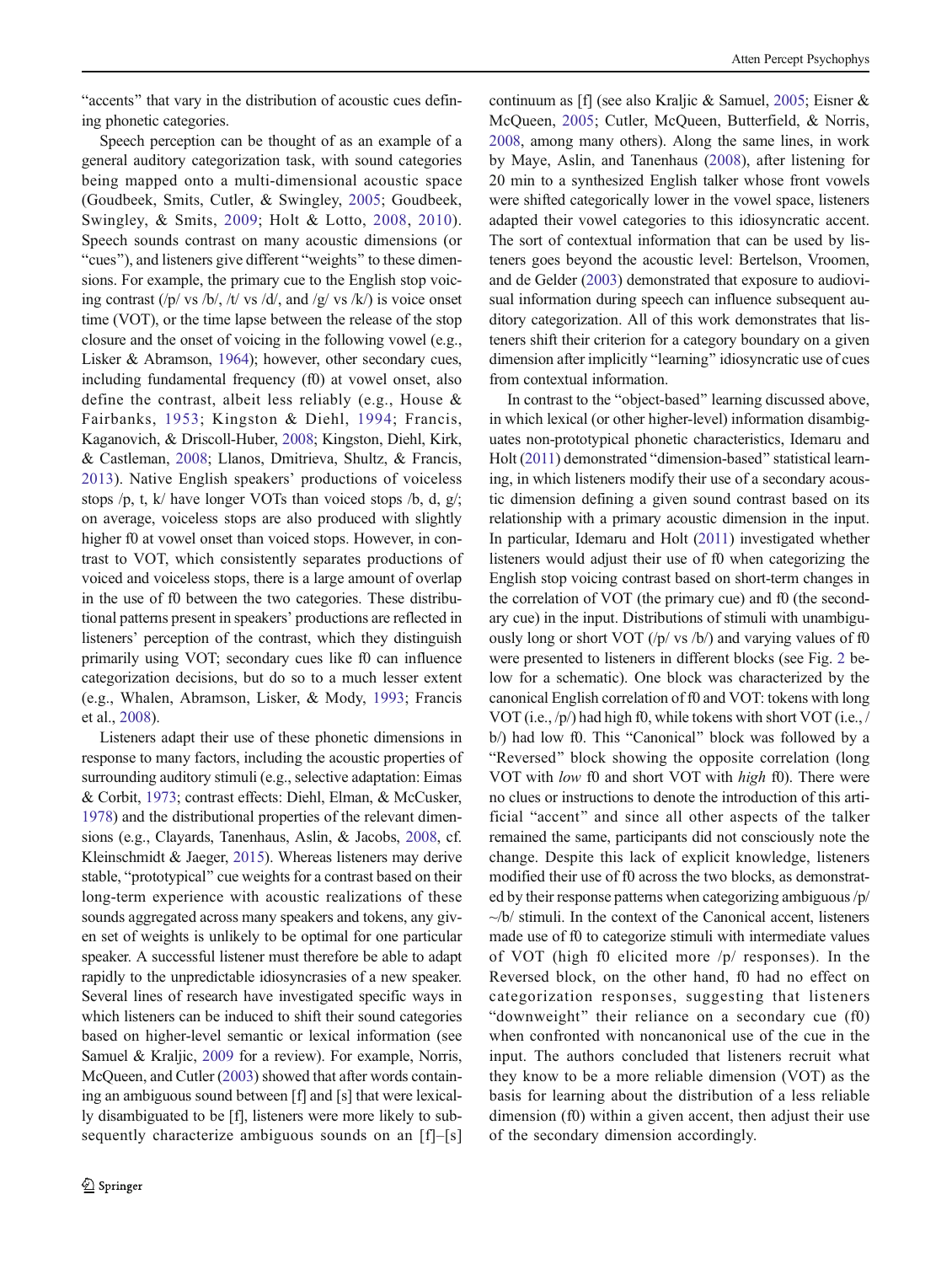A general formulation of dimension-based learning requires that listeners be (1) sensitive to the statistical distribution of secondary phonetic dimensions in the input (even when attention to a given dimension is not directly necessary for the task) and (2) adaptable with respect to these dimensions. Idemaru and Holt's [\(2011](#page-11-0)) native-listener participants demonstrated both of these characteristics: they paid attention to how f0 was used, even when VOT gave unambiguous information about category membership, and modulated their use of f0 when it did not match with the canonical distribution. Whether or not non-native speech perception is characterized by comparable sensitivity and adaptability is an open question. The fact that L1 phonetic patterns exert a strong and (to some extent) predictable influence on L2 perception is uncontroversial. On the other hand, several studies have demonstrated that L2 listeners are able to adjust their cue-weighting strategies in the context of training paradigms designed to direct attention toward relevant acoustic dimensions by exaggerating the contrast (Iverson, Hazan, & Bannister, [2005;](#page-11-0) Kondaurova & Francis, [2010;](#page-12-0) Escudero, Benders, & Wanrooij, [2011\)](#page-11-0) or to direct attention away from less relevant dimensions via increased variability (Iverson et al., [2005;](#page-11-0) Kondaurova & Francis, [2010](#page-12-0); Lim & Holt, [2011;](#page-12-0) cf. Holt & Lotto, [2006\)](#page-11-0). However, these tasks are for the most part characterized by explicit feedback over extended training (though the feedback in Lim and Holt [\(2011](#page-12-0)) was indirect) Furthermore, in the absence of direct control groups, it is not clear whether or how L1 listeners would also shift categorization in these sorts of paradigms.

In general, the types of adaptation addressed in L1 vs. L2 perceptual learning studies are conceptualized in qualitatively different ways (e.g. L1 category "tuning" vs. L2 "training"). The extent to which these actually constitute distinct processes is an empirical question, and one which is complicated by the fact that the modifications required to shift from non-native to native-like cue weighting strategies are usually much more extensive than the fine-grained perceptual "tuning" elicited by L1 adaptation studies. For example, the well-known difficulty distinguishing the English /r/-/l/ contrast for native Japanese listeners is attributed to the fact that they do not use F3 as a cue to the contrast, as native English listeners do (e.g., Miyawaki et al., [1975;](#page-12-0) Yamada & Tohkura, [1990](#page-12-0); Iverson et al., [2003](#page-11-0)). L2 perceptual development thus depends on shifting attention to an entirely new dimension (e.g., Francis & Nusbaum, [2002\)](#page-11-0), while L1 category adaptation work has generally focused on small criterion shifts on an already-used dimension (e.g., Norris et al., [2003](#page-12-0)). The discrepancy between the types of adaptation usually examined in L1 vs L2 perceptual learning therefore makes it difficult to determine whether any differences in native vs non-native perceptual learning and plasticity found in previous work reflect fundamentally different processes of accommodation, or whether instead they fall out from the different types of adaptation generally targeted for the two groups in laboratory tasks. Recent results from Reinisch, Weber and Mitterer [\(2013\)](#page-12-0) and Schuhmann ([2014](#page-12-0)) lend support to the latter hypothesis: L2 listeners showed similar shifts on /f/-/s/ continua as L1 listeners, suggesting that L1 and L2 listeners use similar processes for phonetic category adjustment. The languages used in these studies (Dutch and German in Reinisch et al., [2013](#page-12-0); German and English in Schuhmann, [2014](#page-12-0)) have very similar phonetic realizations of the target contrast (/f/-/s/), leaving open the question of whether similar retuning occurs when the L2 contrast does not have a close phonetic match in the L1. In the current work, the target stop contrast is realized very differently in the listeners' L2 (English) than it is in their L1 (Korean), allowing us to test the generality of adaptation processes in native and non-native perception.

In addition to comparing adaptation of cue weights in L1 vs. L2, the examination of the L2 learners' adaptation provides an opportunity to test one of the main hypotheses of the account proposed by Idemaru and Holt [\(2011](#page-11-0)). In their description of dimension-based learning, Idemaru and Holt ([2011\)](#page-11-0) suggest that the primary cue to English stop voicing (VOT) serves as a learning signal for weighting of the secondary cue (f0). This could occur through direct comparison of the two dimensions or by an error signal coming from the category representation activated by the primary cue (Guediche, Blumstein, Fies, & Holt, [2014\)](#page-11-0). A prediction of this primarycue-based learning account is that the pattern of learning (adaptation) should depend on the initial relative cue weights of the listener. This prediction is hard to test with L1 listeners because there is little inter-individual variability in the primacy of VOT as a cue to the English voicing contrast. However, the well-attested variability in non-native (L2) sound perception provides a good potential test ground for the hypothesis.

This hypothesis is further motivated by several previous findings of differential adaptation patterns based on differences in initial categorization strategies. Chandrasekaran, Sampath, and Wong ([2010\)](#page-11-0) showed that native English listeners' success in a perceptual learning task targeting Mandarin tonal contrast was correlated with initial attention to cues: in particular, listeners who paid more attention to the trajectory of f0 during a pre-test showed larger effects of training (while training-related effects were not related to listeners' initial attention to f0 height). Similarly, in work by Wanrooij, Escudero, and Raijmakers ([2013](#page-12-0)), L2 Dutch learners responded differently to distributional training on the / /-/a:/ contrast based on whether or not they used spectral (i.e., F1 and F2) cues to the contrast prior to training. Turning to native listeners, Sawusch and Nusbaum ([1983\)](#page-12-0) showed that the same pair of stimuli elicited different directions of contrast effects from different listeners, and that the direction of the effect was predictable from listeners' initial categorization of the sounds.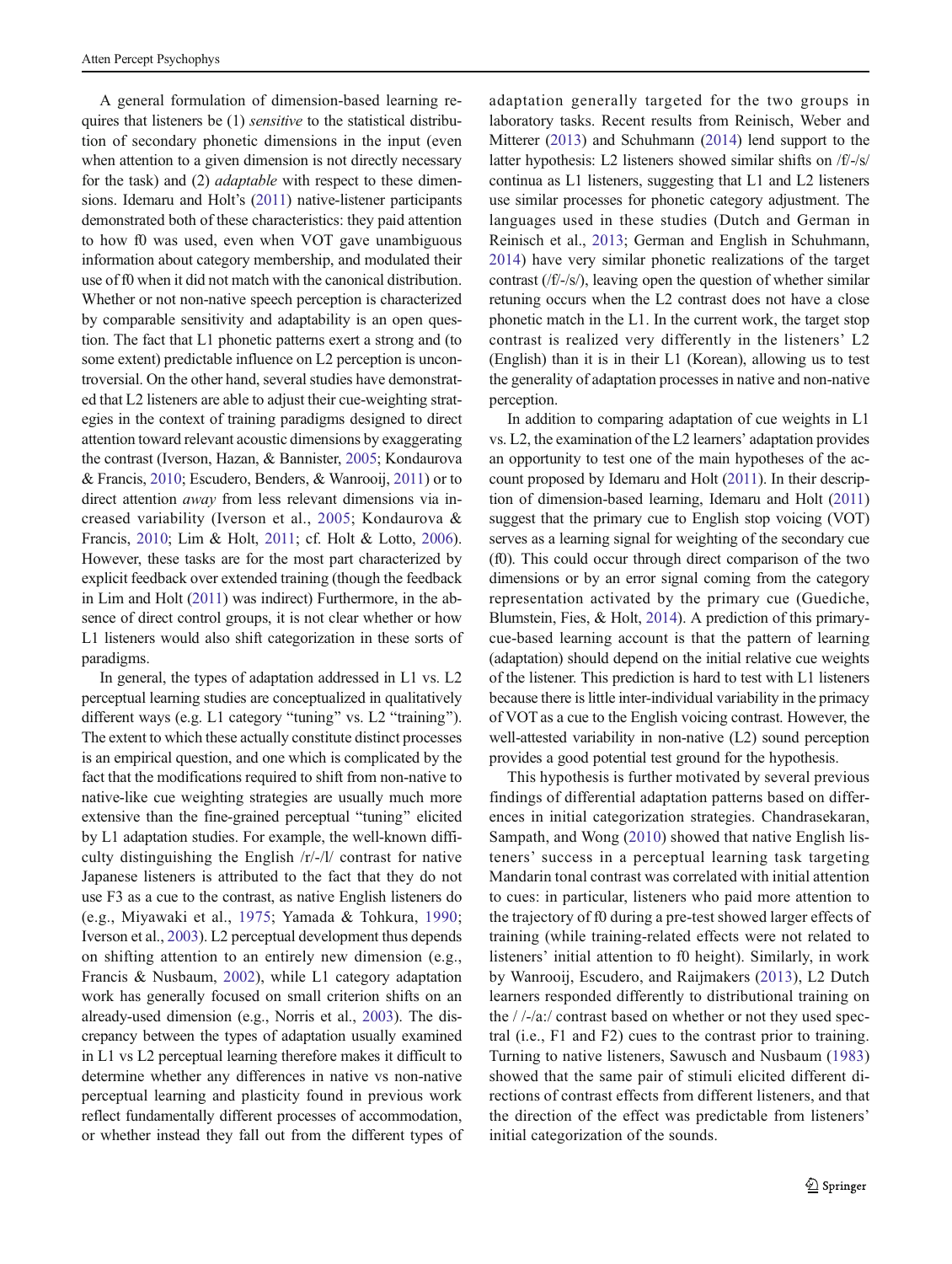In previous work (Schertz, Cho, Lotto, & Warner, [2015\)](#page-12-0), we found substantial variability in native Korean listeners' cue weighting strategies in distinguishing their L2 English stop contrast: while some Korean listeners used primarily VOT to distinguish the contrast in a forced-choice task, like native English listeners do, most either used primarily f0, or made use of both dimensions (requiring both long VOT and high f0 to categorize stimuli as voiceless /p/). This tendency to rely on f0 likely stems from the fact that the three-way stop contrast in Korean relies heavily on both VOT and f0 (e.g. Cho, Jun, & Ladefoged, [2002](#page-11-0); Lee & Jongman, [2012\)](#page-12-0). Interestingly, Korean speakers vary both VOT and f0 to an equal extent when distinguishing their L2 English stop contrast in production (Schertz et al., [2015](#page-12-0)), but this cue use is not necessarily reflected in their perception. The factors underlying these differences in phonetic structure are not yet known; however, recent work by Kong and Yoon ([2013](#page-12-0)) suggests that listeners' level of English proficiency plays a role, with higher-proficiency speakers using f0 less (i.e. in a more native-like way) than lower-proficiency speakers. Another potential source of variability is the multiple options for mapping the English contrast onto the three-way Korean contrast (e.g. Park & de Jong, [2008](#page-12-0)). Regardless of the sources of these differences, the different cue weighting strategies (i.e., different L2 listeners consider different dimensions as primary) allow us to test the hypothesis that phonetic category modification can occur as a function of one of the dimensions acting as an anchor, and that this anchor dimension is based on listenerspecific internal organization of acoustic cues to category membership.

The current work aimed to address two issues. First, we examined whether non-native listeners show native-like category adaptation strategies when confronted with changes in the distributional properties of acoustic dimensions via a direct comparison between L1 English and L2 English/L1 Korean listeners. Second, we tested the hypothesis that listeners adjust their use of secondary cues to category membership by using a reliable dimension as an "anchor" to extract information about other, less reliable, dimensions. The individual variability that often underlies L2 perception, and in particular the expectation, based on previous work, that L2 Korean listeners will show different cue-weighting strategies for the English stop voicing contrast, allows for a robust test of the prediction that individual differences in categorization strategies lead to categorically different adaptation patterns.

To test these questions, we exposed L1 Korean/L2 English listeners and a control group of L1 English listeners to English sentences containing target syllables beginning with wordinitial stops manipulated to covary on two dimensions, VOT and f0, following a modified paradigm of Idemaru and Holt [\(2011](#page-11-0)). Although the range and distribution of stimuli along each of the two dimensions remained constant throughout the experiment, the relationship between the dimensions varied by block. In "Canonical" blocks, consistent with the canonical English voicing contrast, VOT and f0 covaried in a positive direction (e.g., long VOT was paired with high f0), while in "Reversed" blocks, they covaried in the opposite direction (e.g. long VOT was paired with low f0).

Following Idemaru and Holt ([2011](#page-11-0)), we expected native English listeners to use VOT as the dominant anchor dimension, adapting their use of f0 (their secondary dimension) in categorizing stimuli with intermediate values of VOT (which should be ambiguous with respect to category membership). Based on Korean perception data reported in Schertz et al. [\(2015\)](#page-12-0), we expected individual Korean listeners to use different strategies for distinguishing the contrast, with some relying primarily on VOT, some relying primarily on f0, and some relying on the two dimensions to a similar extent. If the same processes drive adaptation in non-native sound categories, regardless of which dimension is dominant, then we would expect different (but symmetrical) patterns of adaptation for the Korean listeners, with the specific pattern determined by these initial individual categorization patterns. To test the hypothesis that listeners use a dominant dimension as an anchor or learning signal, our main comparison of interest is between native English listeners (who use primarily VOT) and those Korean listeners who use primarily f0 (with VOT as a secondary cue). For these Korean listeners, we expect to see the mirror image of native English listeners' behavior, using  $f0$ as their anchor dimension and adapting their use of VOTwhen categorizing stimuli with intermediate values of f0.

On the other hand, non-native listeners may not employ native-like category adaptation strategies. Although listeners have been shown to be sensitive to distributional information in their L2, these findings have come primarily from category training tasks with explicit feedback (though see Lim & Holt, [2011](#page-12-0) for improved L2 categorization on a videogame task without direct feedback), and these tasks differ substantially from those examining L1 category tuning. Although recent work suggests that L2 listeners show lexically guided phonetic tuning (Reinisch et al., [2013](#page-12-0)), this has been shown only for phonetic categories that are virtually identical across the two languages. Furthermore, although we expect most Korean listeners to rely on f0 more than VOT for the English contrast, VOT may still play a significant role, given that VOT is the most reliable indicator of English stop category membership in Koreans' productions of their L2 English contrast (Schertz et al., [2015](#page-12-0)).

# Methods

#### Participants

Forty native Korean-speaking undergraduate students at Hanyang University in Seoul (20 male, 20 female, ranging in age from 19 to 29 years) were paid for their participation. All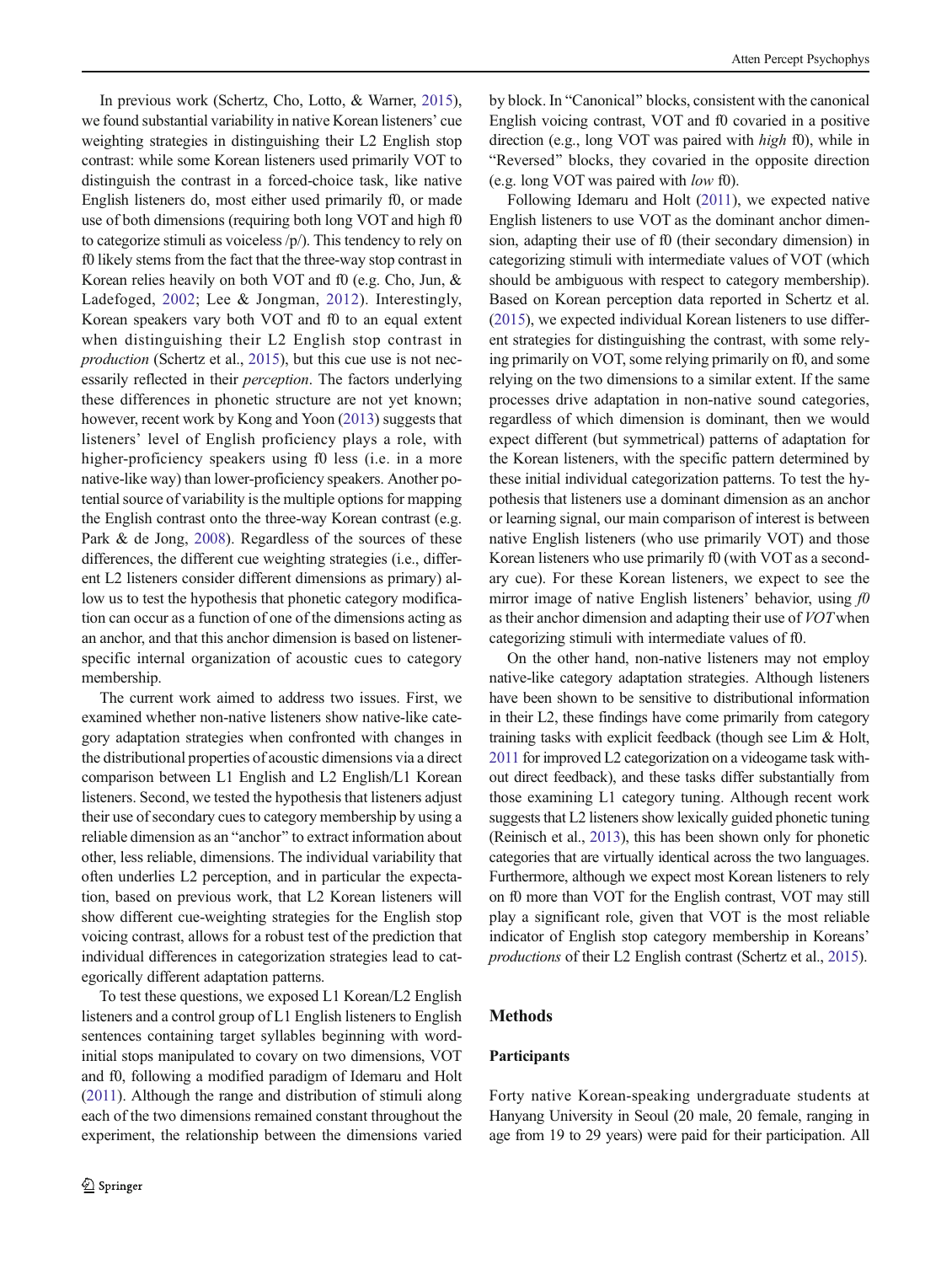Korean participants had learned English in school (beginning at a mean age of 9.6 years), but none used it on a regular basis. A control group of 23 native English listeners from the University of Arizona (10 male, 13 female, ranging in age from 18 to 26 years) received course credit for their participation. All listeners reported normal hearing with no speech disorders.

#### Stimuli

Stimuli consisted of stop-initial target syllables (i.e., a [pa]-[ba] series) embedded in an English carrier sentence. The series of target syllables was created by manipulating a female native English speaker's production of the syllable [pa]. Using the acoustic analysis software Praat (Boersma & Weenink, [2011\)](#page-11-0), a series of stop-initial syllables varying in VOT and f0 at vowel onset was created, resulting in a set of stimuli spanning a two-dimensional acoustic space: nine steps of VOT, ranging from  $-20$  to 50 ms by nine steps of f0, ranging from 160 to 240 Hz, for a total of 81 stimuli (the ranges for each dimension were chosen based on native Korean listeners' categorization crossover points from previous work, Schertz et al., [2015](#page-12-0)). Waveforms and spectrograms of stimuli at the two endpoints of the VOT series, as well as a schematic of the f0 contours in the stimulus range, are given in Fig. 1. To create stimuli with positive VOT values, aspiration duration was manipulated using the time-domain f0 synchronous-overlap-and-add algorithm (TD-PSOLA, Moulines & Charpentier, [1990\)](#page-12-0) as implemented in Praat. This algorithm manipulates duration of a sound by remapping portions of the original signal onto a new signal, repeating windowed portions of the signal at regular intervals to increase duration and removing portions to decrease duration (for voiced sounds, the windows are based on f0 periods, whereas for voiceless sounds, portions of the sound are simply copied in order to increase duration). To create tokens with negative VOT (i.e., prevoicing), aspiration duration was set to zero (as described above), then consecutive periods of prevoicing were added before the stop burst. F0 was also manipulated using the TD-PSOLA algorithm (as implemented in Praat) to remain at the desired value for the first half of the vowel, then fell linearly to 140 Hz for all stimuli (see Fig. 1). Each syllable was then embedded in an English carrier phrase ("I say [target] syllable]"), recorded by the same speaker (the carrier phrase was included to keep listeners in an "English mode").

As in Idemaru and Holt ([2011](#page-11-0)), these stimuli were distributed among three blocks (Neutral, Canonical, and Reversed); the distribution of stimuli is shown in Fig. [2.](#page-5-0) The Neutral block consisted of "baseline" stimuli spanning the entire covarying VOT-f0 stimulus space (81 stimuli, repeated twice for a total of 162 trials in the block). This block was used to orient listeners to the acoustic space and was not included in any further analyses. The two types of test blocks (Canonical and Reversed) contained a subset of these baseline stimuli. In each block, ten "covarying" stimuli ("exposure stimuli" in Idemaru & Holt, [2011](#page-11-0)) had extreme values of VOT and f0. Each block also contained two "ambiguous-VOT" stimuli (analogous to the "test stimuli" in Idemaru & Holt, [2011\)](#page-11-0) with intermediate values of VOT (15 ms) with relatively low or high f0 (170 or 230 Hz), and two "ambiguous-f0" stimuli (not included in Idemaru & Holt, [2011\)](#page-11-0) with intermediate values of f0 (200 Hz) and relatively high and low values for VOT  $(-11$  and 41 ms). The four "ambiguous" stimuli were identical in the Canonical and Reversed blocks; the two types of blocks differed only in the correlation of f0 and VOT in the covarying stimuli. In the Canonical block, the covarying stimuli were modeled after the canonical English pattern, such that stimuli with long VOT (i.e., voiceless stops, 33 ms, 41 ms, or 51 ms) had high f0 (220 Hz, 230 Hz, or 240 Hz), while stimuli with *short* VOT (i.e. voiced stops,  $2 \text{ ms}, -11 \text{ ms}, \text{ or } -20 \text{ ms}$ ) had low f0 (160 Hz, 170 Hz, or 180 Hz). In the Reversed block, the relationship between VOT and f0 was switched: the Reversed covarying stimuli with long VOT (i.e., voiceless stops) had low f0, while those with short VOT (i.e., voiced stops) had high f0. In total, each test block contained 140 stimuli consisting of ten randomized repetitions of the 14 stimuli (ten covarying plus four ambiguous); the covarying vs ambiguous stimuli were intermixed within the block and undifferentiated to the listeners. The mixture of the covarying



Fig. 1 Waveforms (above) and spectrograms (below) of a stimulus at the endpoints of the voice onset time (VOT) series, with VOT of −20 ms (a) and VOT of 50 ms (b). Each figure shows the end of the carrier phrase

("say") along with the target syllable. Each of the nine steps of VOT was crossed with the nine f0 contours schematized in (c) to create 81 stimuli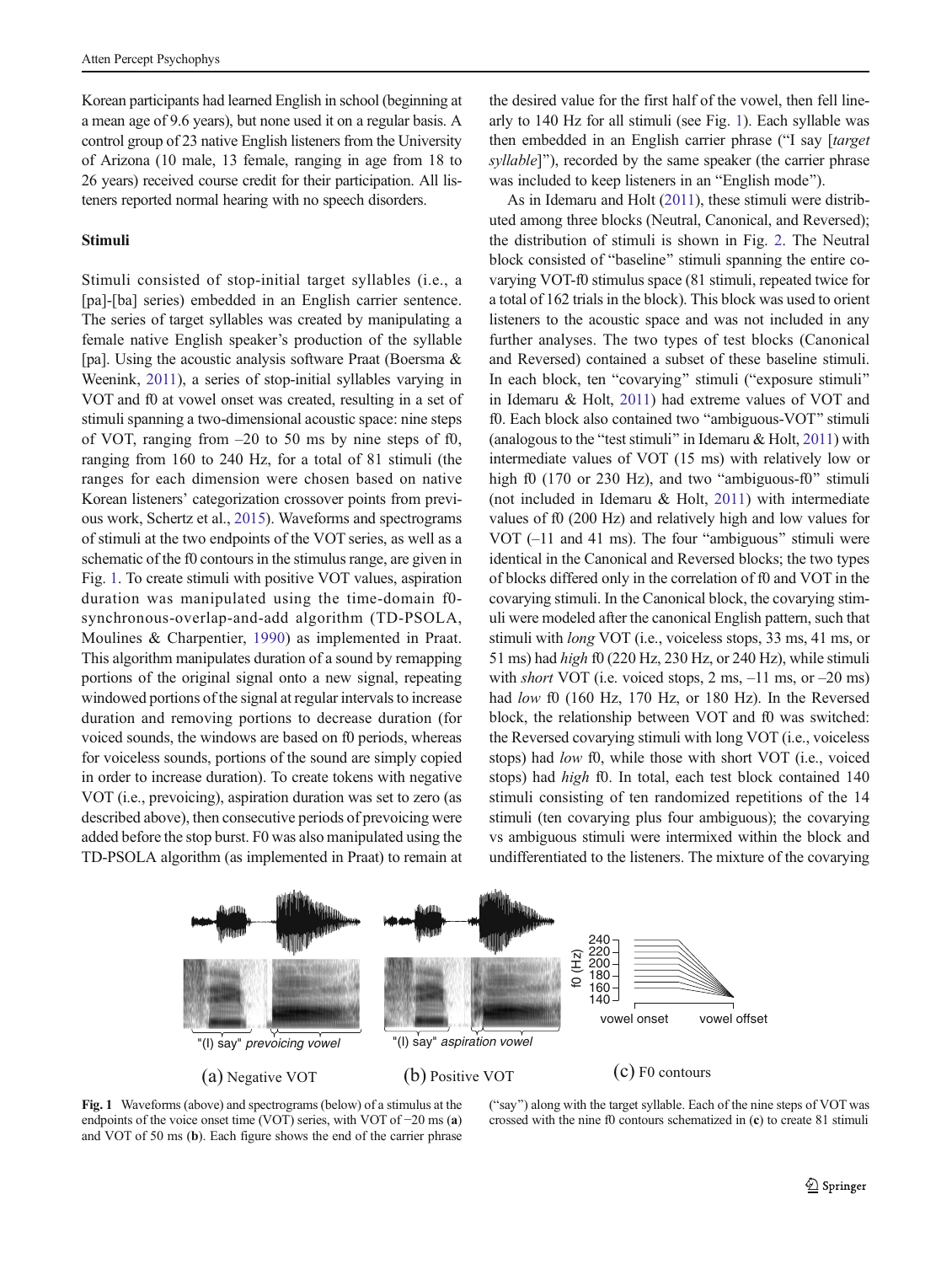<span id="page-5-0"></span>

Fig. 2 Distribution of stimuli in the a Neutral, b Canonical, and c Reversed blocks. The stimuli are differentiated graphically in this figure (e.g., "covarying" vs. "ambiguous-VOT"); however, within a given

and the ambiguous stimuli within each block makes it possible to test how phonetic categorization of the same ambiguous stimuli varies as a function of whether listeners are exposed to canonically vs. reversely covarying stimuli.

## Procedure

The experiments took place at the Hanyang Phonetics and Psycholinguistics Laboratory at Hanyang University, Seoul (for native Korean listeners) and at the Auditory Cognitive Neuroscience Laboratory at the University of Arizona, Tucson (for native English listeners). Participants sat in front of a computer in sound-attenuated booths and received both oral and written instructions in English telling them that they would hear English sentences containing either "pa" or "ba" and that they should press 'p' or 'b' to indicate which sound they heard. They were told that the experiment would be divided into five blocks, but were not informed that the blocks would be in any way different from one another. The Neutral block was presented first for all participants. This was followed by two blocks of Canonical and two blocks of Reversed (for half the subjects), or two blocks of Reversed and two blocks of Canonical (for the other half), such that each subject completed one Neutral, two Canonical and two Reversed blocks. Each subject heard 162 trials in the Neutral condition (two randomized repetitions of the baseline stimuli) and 280 trials in each of the Canonical and Reversed conditions (ten randomized repetitions of the covarying-plus-ambiguous stimulus set, times two blocks). The covarying stimuli were



baseline

+

VOT (ms)

 $-20$  15 50

 $\sigma$ 

covarying–Canonical<br>covarying–Reversed<br>ambiguous–VOT<br>ambiguous–f0

not differentiated from the ambiguous stimuli for the participants; all stimuli within a given block were intermixed randomly. The experiment took about 25 min.

## Grouping of participants: reliance scores

Based on previous work in which Korean listeners were found to use different cue weighting strategies for the English stop voicing contrast (Schertz et al., [2015\)](#page-12-0), participants were expected to show different patterns of categorization for the covarying stimuli: a "VOT group" classifying stimuli with long VOT as voiceless and short VOT as voiced (irrespective of f0), a "f0 group" classifying stimuli with high f0 as voiceless and low f0 as voiced (irrespective of VOT), and a "VOT+f0" group classifying only stimuli with high f0 and long VOT as voiceless and all other stimuli as voiced (schematic in Fig. 3). All participants were expected to categorize the covarying stimuli in the Canonical block in the same way, perceiving the long VOT, high f0 (Quadrant I) stimuli as voiceless  $/p$  and the short VOT, low f0 (Quadrant III) stimuli as voiced /b/. However, different patterns were expected in the covarying stimuli in the Reversed condition (Quadrants II and IV), and we therefore used listeners' responses to stimuli in these two quadrants to separate them into groups: (1) *VOT group* (Quadrant II = voiceless and Quadrant IV = voiced); (2) f0 group (Quadrant II = voiced and Quadrant IV = voiceless); and (3)  $VOT+f0$  group, (Quadrant II and Quadrant  $IV = voiceed$ ).

We calculated a "reliance score" (similar to the "reliance ratio" used by Escudero and Boersma [\(2004](#page-11-0)) and Kondaurova



Fig. 3 Schematic of predicted responses for Korean listeners with different primary cue reliance in classifying covarying stimuli (collapsed over Canonical and Reversed blocks)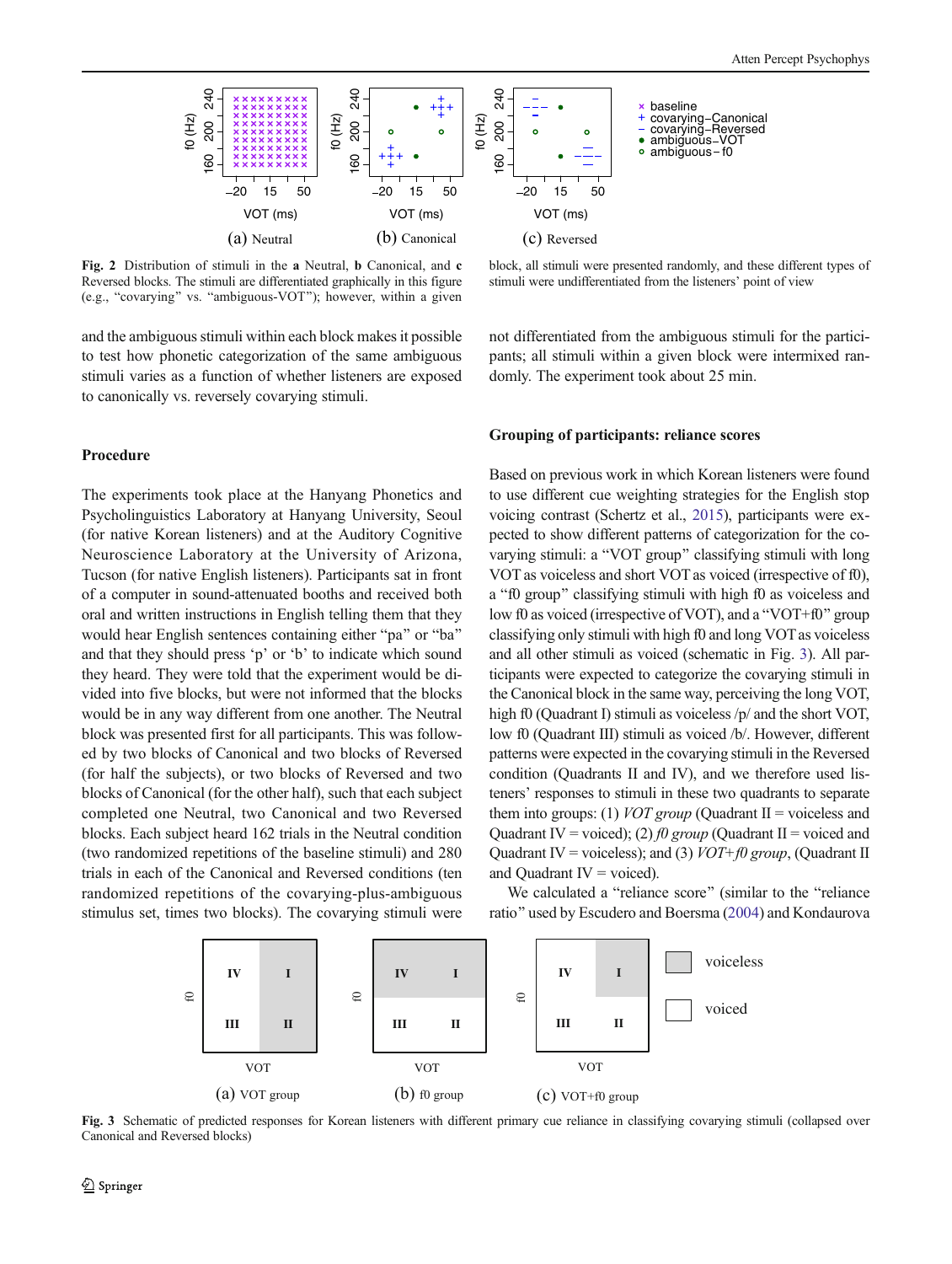<span id="page-6-0"></span>and Francis ([2010](#page-12-0)) in their examination of spectral vs durational cue weighting in the English /i/-/ / contrast) for each participant by taking the difference between the ratio of "voiceless" response to covarying stimuli in Quadrant II and Quadrant IV. We expected listeners to fall into three groups, with some clustering near 1 (relying exclusively on VOT), some clustering near  $-1$  (relying exclusively on f0), and some clustering around 0 (equal reliance on VOT and f0). Since we predicted that listeners would modify use of their secondary, but not their primary, cue, different adaptation patterns were expected for these different groups; therefore, the subsequent analyses were performed separately for each group.

## Statistical analyses

The goal of this work was to assess how listeners adjusted their categorization of the four ambiguous stimuli (i.e., ambiguous-VOT with high or low f0 and ambiguous-f0 with long or short VOT) based on the different distributional information across blocks (i.e., the covarying stimuli in the Canonical vs Reversed blocks), and how these adaptation patterns differed as a function of listeners' initial cue weighting strategies. We quantified the use of each cue (VOT, f0) in each block by taking the difference in "voiceless" responses to the high and low versions of the ambiguous stimuli for that cue. For example, the use of f0 for a block was determined by the difference in "pa" responses to the ambiguous-VOT stimulus with high f0 and the ambiguous-VOT stimulus with low f0. Adaptation was then defined as a significant change in the difference score for the Reversed block (as determined by a paired-sample *t*-test). Cohen's d was used as a measure of effect size.

## **Predictions**

In line with Idemaru and Holt [\(2011\)](#page-11-0)'s findings using the same paradigm, English listeners were expected to decrease their reliance on f0 in categorization of ambiguous-VOT stimuli when confronted with noncanonical use of f0. Specifically, we expected greater use of f0 (i.e., a larger f0-difference score) in the Canonical block than in the Reversed block. Since VOT is the primary cue to the stop distinction for native English listeners, and the stimuli were chosen specifically to have unambiguous values of VOT, we did not expect to see any change in listeners' use of VOT in classifying the ambiguousf0 stimuli. Therefore, similar VOT-difference scores for the ambiguous-f0 stimuli were expected in the Canonical and the Reversed blocks for native English listeners.

Our primary questions of interest involve the L1 Korean/ L2 English listeners. First, we wanted to test whether they showed adaptation at all. If non-native listeners do adapt, we expected that they might show similar adaptation strategies as native listeners (i.e., that category-internal "dimension-based statistical learning" underlies L2 as well as L1 category



Fig. 4 Reliance differences used for grouping of participants: difference in ratio of "voiceless" categorization between covarying stimuli in the Reversed condition, Quadrant II (long VOT, low f0) and Quadrant IV (short VOT, high f0), as shown in Fig. [2.](#page-5-0) Each dot represents one listener. A reliance difference of –1 represents full reliance on f0 in the categorization of covarying stimuli, a reliance difference of 1 represents full reliance on VOT, and 0 represents equal reliance on both dimensions

tuning). In this case, the Koreans using primarily VOT (i.e., those listeners whose cue-weighting strategies reflect those of native English listeners) should show native-like patterns when classifying the ambiguous stimuli (adaptation of f0 but not of VOT). Based on the hypothesis that the dominant cue serves as an anchor for adaption, the Korean f0 group was predicted to show the opposite pattern (adaptation of VOT but not of f0). These polarized adaptation patterns would be due solely to individual differences in initial cue weighting strategies, as the stimuli presented to each group are identical. Since the Korean VOT+f0 group requires both long VOT and high f0 to classify a stimulus as a voiceless stop, the predictions were less clear for this group. However, since they appeared to have more evenly distributed weights between the two cues than the listeners in the other two groups, the change in VOTdifference scores across the two blocks was expected to be comparable to the change in f0-difference scores across blocks.

# **Results**

## Grouping of participants

Reliance scores for English and Korean listeners (ratio of "voiceless" responses in Quadrant II minus "voiceless" responses in Quadrant IV) are shown in Fig. 4. The Korean listeners clustered in three categories, as expected, with one group showing a greater reliance on f0 ( $n = 16$ ), one group showing a greater reliance on VOT ( $n = 4$ ), and the rest of the listeners ( $n = 20$ ) showing a more equal reliance on both.<sup>1</sup> The English listeners clustered together, relying primarily on VOT.

<sup>&</sup>lt;sup>1</sup> Further investigation of the factors underlying the individual differences in this population make for an interesting topic for future research. The present groupings do not appear to be predictable based on proficiency or amount of experience with English; however, the group of participants used for this study is not sufficiently large, nor is their experience with English sufficiently heterogeneous, to make claims about this relationship.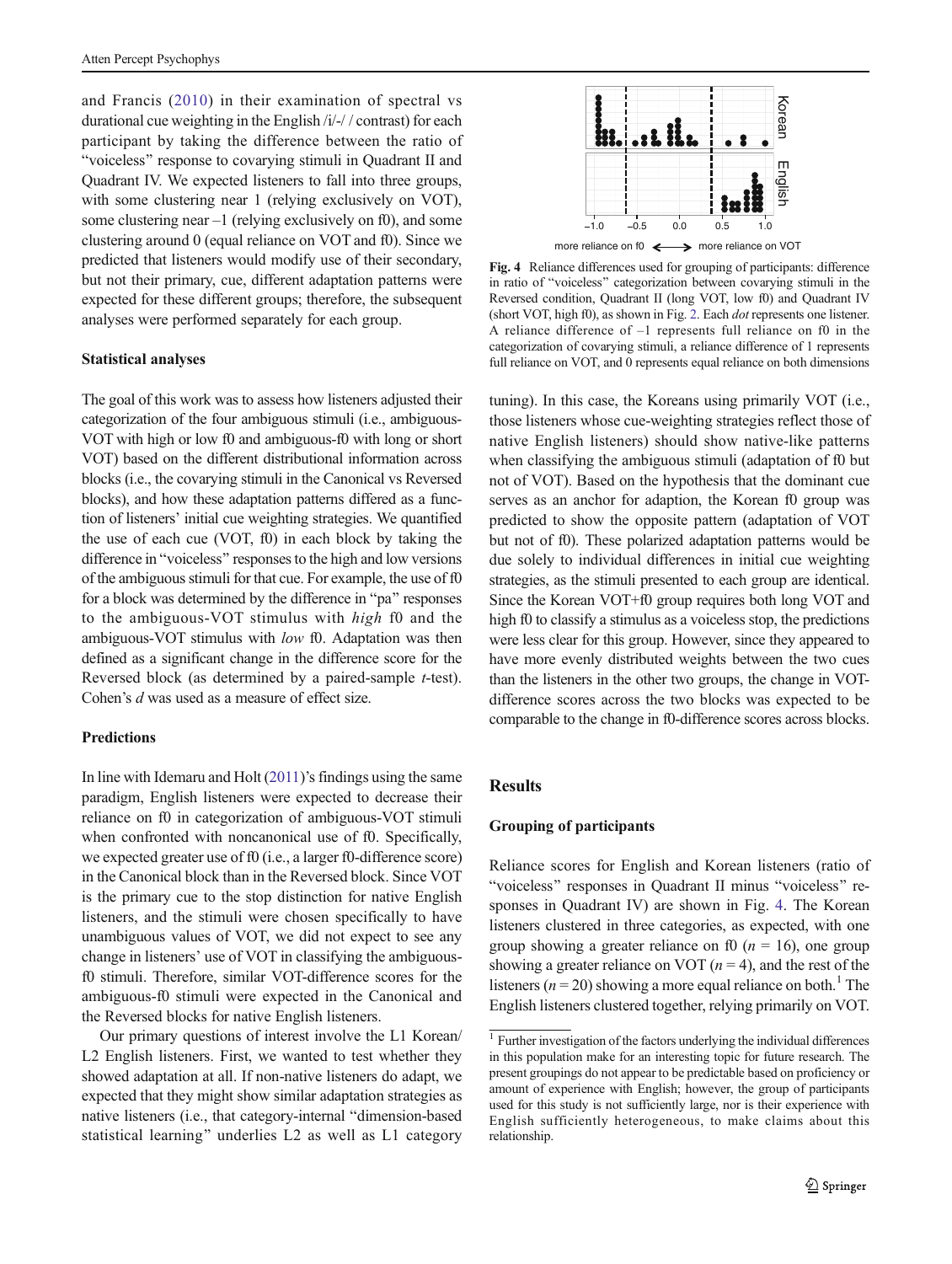<span id="page-7-0"></span>

Fig. 5 L1 English control listeners' performance on responses to baseline stimuli (Block 1) and covarying stimuli (collapsed over both Canonical and Reversed blocks). Each cell represents one stimulus, and

the darkness of the cell represents the percentage "voiceless" response in a forced-choice task; the darkest cells elicited 100 % 'pa' response, while white cells elicited 100 % 'ba'

## Results: L1 English

L1 English control listeners' responses to the baseline stimuli (Block 1), as well as their responses to the covarying stimuli (pooled across the Canonical and Reversed blocks) are shown in Fig. 5. These patterns indicate that English listeners indeed categorized stimuli based primarily on VOT, classifying stimuli with long VOT as voiceless (despite low f0 in the Reversed block in Quadrant II) and stimuli with short VOT as voiced (despite high f0 in the Reversed block in Quadrant IV). Results for the ambiguous test stimuli, shown in the left panel of Fig. 6, showed the expected categorization pattern: the f0 difference scores for the ambiguous-VOT test stimuli were greater in the Canonical than in the Reversed block  $[t(22) =$ 7.00,  $P < .001$ ,  $d = 1.46$ . This indicates that English listeners made less use of the secondary cue of f0 when exposed to an "accent" showing noncanonical patterning of VOT and f0 (i.e., in the Reversed block). On the other hand, quite a different categorization pattern was observed when listeners categorized ambiguous-f0 stimuli. As can be seen in the right panel of Fig. 6, English listeners relied consistently on VOT



Fig. 6 L1 English control listeners' responses to ambiguous-VOT (left) and ambiguous-f0 (right) stimuli. The y-axis shows percentage 'pa' response in a forced-choice ('ba'-'pa') task across blocks. Ambiguous-VOT stimuli with high f0 were classified as mostly 'pa' and those with low f0 as mostly 'ba' (i.e. a large f0-difference score) in the Canonical block; however, this f0-difference score was greatly diminished in the Reversed block, showing a reduced use of f0 in categorization. For ambiguous-f0 stimuli, listeners showed large VOT-difference scores in both blocks (e.g., classified stimuli with short VOT as 'ba' and long VOT as 'pa'), although this effect was slightly smaller in the Reversed block

in categorizing ambiguous-f0 stimuli even in the Reversed block. This is again consistent with the prediction that listeners do not use the secondary cue (f0) as an anchor for adaptation, so that even if f0 information is not matched canonically with VOT in the Reversed block, listeners still use VOT as a reliable cue to the voicing contrast. English listeners made slightly less use of VOT in categorizing ambiguous-f0 stimuli in the Reversed block—an unexpected result based on our predictions. That is, the VOT-difference scores for the ambiguous-f0 stimuli was slightly smaller in the Reversed than in the Canonical block  $[t(22) = 2.81, P < .05, d = 0.59]$ , although the difference across blocks is much smaller than the effect of f0 on categorization of the ambiguous-VOT stimuli.<sup>2</sup>

## Results: L1 Korean/L2 English listeners

As discussed above, Korean participants were grouped into those listeners who used primarily VOT, primarily f0, or a combination of the two. Each group's responses to the covarying stimuli (collapsed across the Canonical and Reversed blocks), as well as their baseline cue weights, are shown in Fig. [7](#page-8-0), and responses to the ambiguous stimuli are shown in Fig. [8](#page-8-0).

VOT group  $(n = 4)$  As can be seen in the left panel of Fig. [8a,](#page-8-0) the f0-difference scores on ambiguous-VOT stimuli showed a trend toward significance in the expected direction, with an effect size comparable to that of the L1 English listeners  $[t(3)]$ 

 $2\overline{V}$  We hypothesized that the anomalous change in the use of VOT across blocks may have been related to the fact that there appeared to be a "voiceless" bias for L1 English listeners in this stimulus set (which had been created based on pilot work with Korean listeners); in particular, the 15 ms "ambiguous VOT" tokens were categorized as "pa" 76 % of the time in the baseline condition. We therefore ran a follow-up study which exactly replicated the current work but used a modified stimulus space centered around English listeners' actual VOT boundary on these stimuli (7 ms). This new group of listeners ( $n = 24$ , from the same population as the original study) showed the expected results, with f0-difference scores on ambiguous-VOT test stimuli greater in the Canonical than the Reversed block  $[t(23) = 6.48, P < .001]$ , but no effect of VOT on the ambiguous-f0 stimuli  $[t(23) = 1.34, P = .19]$ .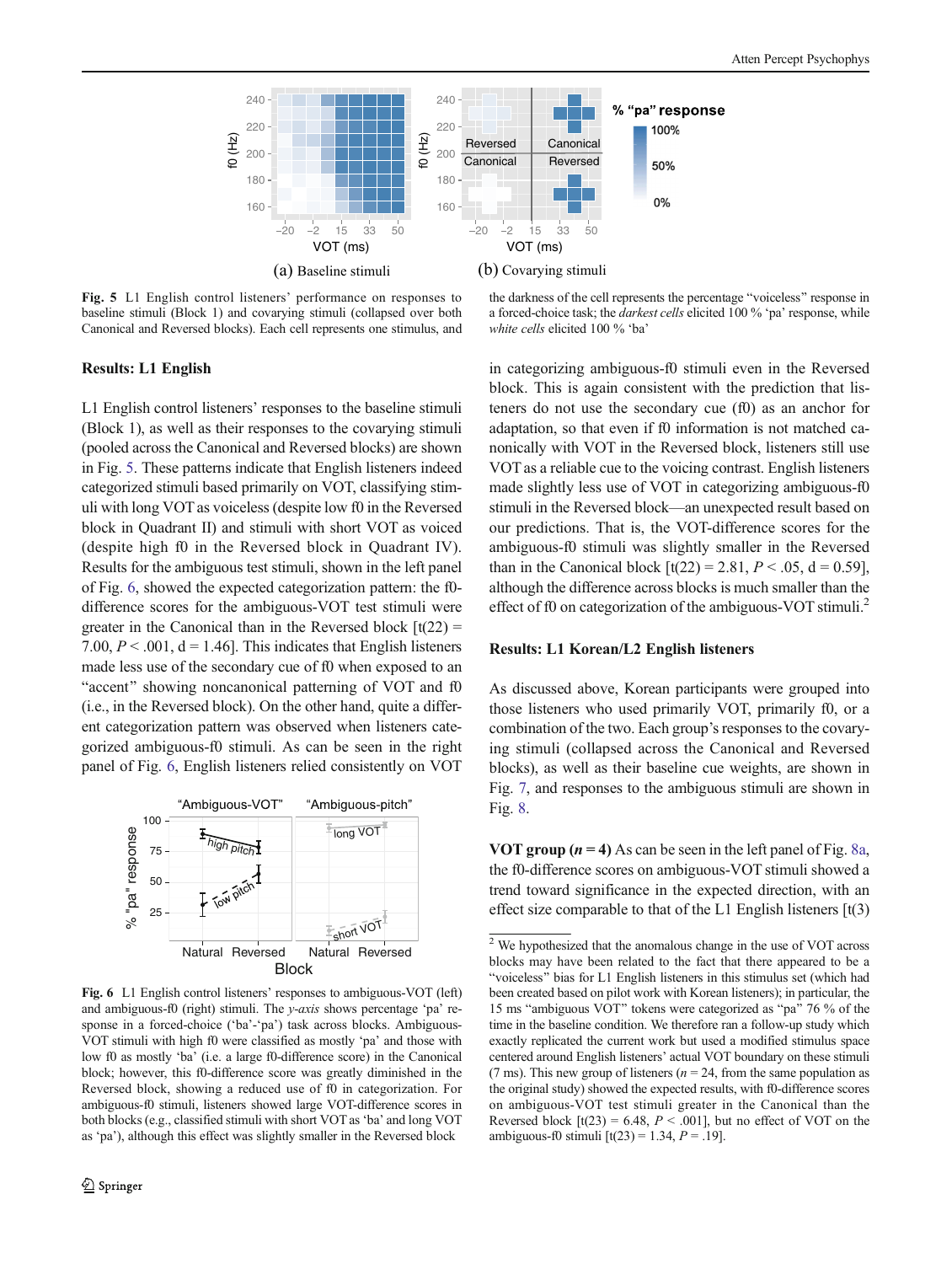<span id="page-8-0"></span>

Fig. 7 Native Korean listeners' responses to covarying stimuli across both the Canonical and Reversed blocks (top) and baseline stimuli (bottom). The graphs show data averaged across all participants in each group (determined by performance on covarying stimuli, see Fig. [4](#page-6-0)). Each

cell represents one stimulus, and the darkness of the cell represents the percentage "voiceless" response in a forced- choice ('ba'/'pa') task; the darkest cells elicited 100 % 'pa' response, while white cells elicited 100 % 'ba'

 $= 2.92$ ,  $P = .06$ ,  $d = 1.45$ . VOT-difference scores on ambiguous-f0 stimuli were not significantly different between the two blocks  $[t(3) = -.88, P > .05]$ . Therefore, although there was limited power given the small number of listeners who relied on VOT initially, the trend suggests that (1) these L2 listeners do show adaptation, and (2) the adaptation is comparable to that of native listeners: specifically, these listeners decreased their reliance on the secondary cue (i.e., f0) in the Reversed block, while showing no modulation of VOT (their primary cue) when classifying ambiguous-f0 stimuli across the two blocks.

**F0 group (** $n = 16$ **)** For these listeners, who relied primarily on f0, f0-difference scores on the ambiguous-VOT stimuli were not significantly different between the two blocks  $[t(15) =$ 0.52,  $P > .05$ ] as shown in the left panel of Fig. 8b. This indicates that listeners who used f0 as a primary cue to the contrast did so to an equal extent in the context of both Canonical and Reversed covariation of VOT and f0. On the other hand, as shown in the right panel of Fig. 8b, the VOTdifference scores on the ambiguous-f0 stimuli were significantly greater in the Canonical than in the Reversed block  $[t(15) = 9.01, P < .001, d = 2.25]$ . Therefore, these L2 listeners showed a clear change in categorization patterns across blocks, and, as with L1 listeners, this adaptation was characterized by a reduction in secondary cue use in the context of the Reversed block.

VOT+f0 group  $(n = 20)$  For listeners in the VOT+f0 group, f0-difference scores were significantly greater in the Canonical than in the Reversed block  $[t(19) = 5.52, P <$ .001,  $d = 1.23$  (Fig. 8c, left panel). Similarly, for ambiguous-f0 stimuli, the VOT-difference scores were significantly greater in the Canonical than Reversed block  $[t(19) =$ 4.81,  $P < .001$ ,  $d = 1.07$  (Fig. 8c, right panel). Unlike listeners in the other two groups, the changes in the use of the two cues



Fig. 8 L1 Korean/L1 English listeners' responses to a forced-choice task on ambiguous-VOT stimuli with intermediate VOT (left) and ambiguousf0 stimuli with intermediate f0 ( $right$ ), grouped by categorization strategy.

The y-axis shows percentage 'pa' response in a forced-choice ('ba'-'pa') task, with performance on Canonical vs Reversed blocks shown on the xaxis of each panel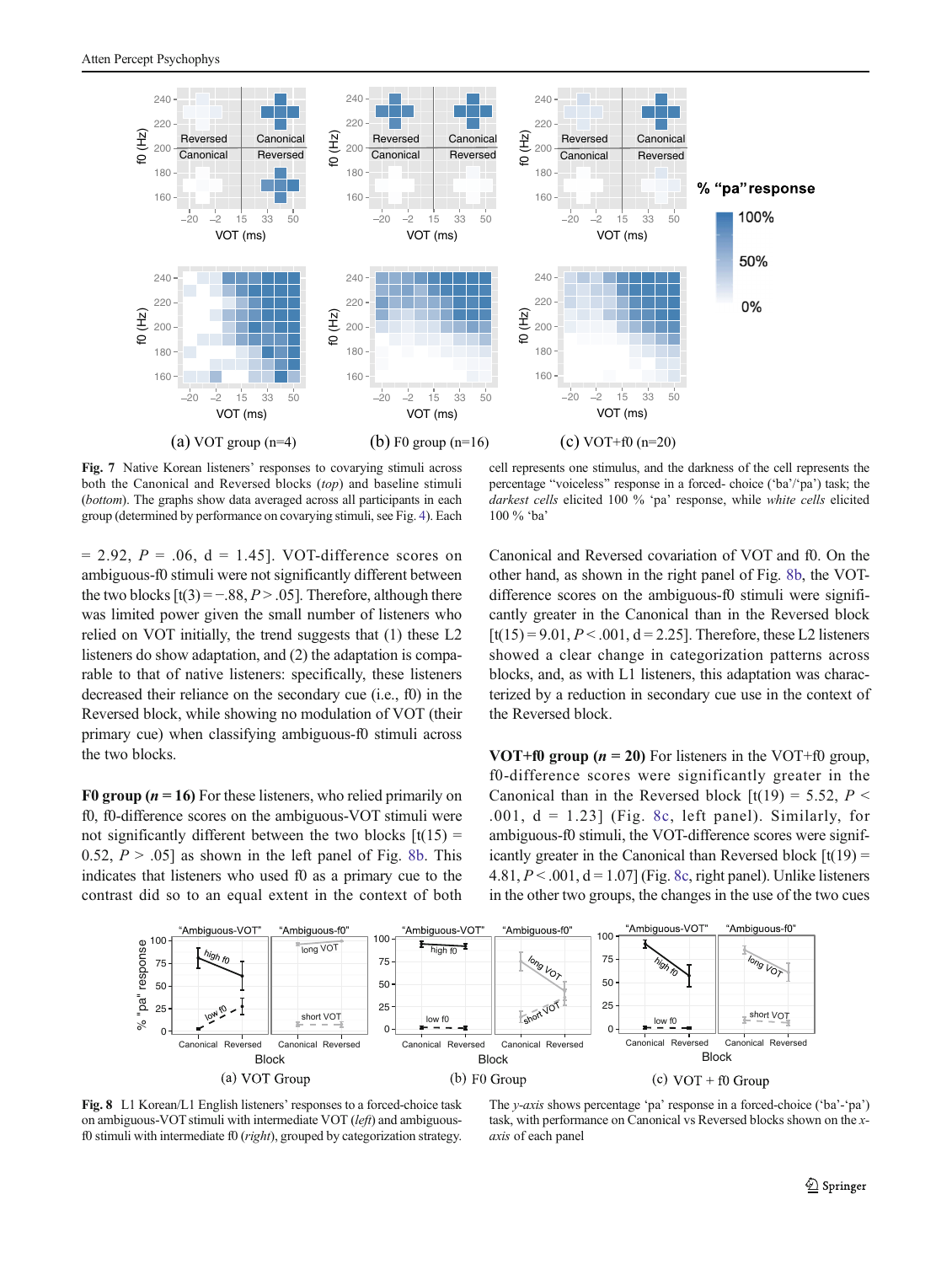were almost identical for these listeners: a within-subjects ANOVA examining the effects of Cue (VOT or f0) and Block (Canonical vs Reversed) showed only an effect for Block  $[F(1,19) = 52.43, P < .001]$ , with no effect for Cue  $[F(1,19) = 1.47, P = .24]$  and no interaction between Cue and Block  $[F(1,19) = 2.66, P = .12]$ .

# **Discussion**

The performance of the L2 listeners in the current work suggests that sensitivity and rapid adaptability to changes in distributional information across phonetic categories is a hallmark of non-native, as well as native, speech perception. L2 listeners appear to employ similar dimension-based adaptation strategies to those of native listeners, using more reliable phonetic dimensions to extrapolate information about other, secondary, dimensions defining sound categories. Response patterns of L1 English listeners replicated the results of Idemaru and Holt [\(2011](#page-11-0)): L1 listeners, who rely primarily on VOT to distinguish English voiced vs voiceless stops, decreased their reliance on f0 (their secondary dimension) when exposed to an "accent" in which VOT and f0 were correlated in a noncanonical direction. On the other hand, Korean listeners who relied primarily on f0 to distinguish their L2 English contrast decreased their reliance on VOT (their secondary dimension) when exposed to the same noncanonical accent. As expected, the few Korean listeners who relied primarily on VOT to distinguish the L2 English contrast showed the same trajectory of adaptation as the L1 English listeners did. In both of these cases, while use of the secondary cue decreased in the Reversed block, use of the primary cue (VOT and f0, respectively) appeared to remain stable throughout both blocks, with low values (of VOT or f0) eliciting voiced and high values eliciting voiceless responses.3 Korean listeners who relied on both f0 and VOT modulated the use of both cues to a comparable extent, an effect that appears to be driven by an overall decrease in "voiceless" responses in these blocks (see below for further discussion on this point).

The rapid adaptation of L2 categories demonstrated here stands in contrast to the lack of plasticity that characterizes the long-term learning of L2 categories (e.g., Han, [2004\)](#page-11-0). While there have been demonstrations of moderate flexibility in L2 categories with extensive training (e.g., Iverson et al., [2005](#page-11-0); Kondaurova & Francis, [2010;](#page-12-0) Escudero et al., [2011](#page-11-0); Lim & Holt, [2011\)](#page-12-0), it is surprising that L2 learners would shift category responses in less than 100 exposures to a non-canonical

"accent" with no explicit (or lexical) feedback. In fact, the magnitude of L2 category adaptation appears to be comparable to that of native speakers, mirroring results of Reinisch et al. [\(2013\)](#page-12-0) and Schuhmann [\(2014](#page-12-0)). Together, these findings point to strikingly similar adaptation processes across L1 and L2 listeners, at least in the context of phonetic category "tuning" in response to distributional changes (cf. Pajak, Fine, Kleinschmidt, & Jaeger, [2015](#page-12-0)).

Listeners' variable adaptation patterns were predictable from their initial relative cue weights, in line with work showing differential performance on perceptual learning tasks based on initial listening strategy in both L1 (Sawusch & Nusbaum, [1983](#page-12-0)) and L2 (Chandrasekaran et al., [2010;](#page-11-0) Wanrooij et al., [2013\)](#page-12-0) listeners. More specifically, the finding follows straightforwardly from the prediction that listeners use a primary dimension as an anchor to adjust use of a secondary dimension (Idemaru & Holt, [2011\)](#page-11-0), by means of bootstrapping from category-internal distributions of phonetic cues. The direct comparison of groups with different initial cue-weighting strategies highlights the fact that the choice of the anchor dimension depends on the relative weight of the dimensions in listeners' initial definition of the contrast, and that the relative primacy of cues determines the nature of the subsequent category adaptation. In other words, the exact same pattern of distributional changes of phonetic cues in the input may elicit categorically different adaptation strategies, depending solely on variation in listener-specific cueweighting patterns. One consequence of this result is that even L2 listeners who are similar in accuracy on canonical L2 syllable categorization may have radically different functional categories when confronted with a speaker with a noncanonical accent.

Listeners in the "VOT+f0" group changed the use of both dimensions to an equal extent, lending support to the idea that they do, in fact, weight both dimensions relatively equally. However, the nature of the adaptation differs qualitatively from that of the other two groups. Listeners in the two "unidimensional" (VOT or f0) groups appear to classify both tokens of their ambiguous stimuli at chance in the Reversed block (e.g., in the VOT group, ambiguous-VOT stimuli with both low and high values of f0 are at about 50 %); that is, the listeners in both of these groups appear to actually stop using the secondary dimension as a cue to categorization in the Reversed block (see Fig. [6\)](#page-7-0). On the other hand, the changes seen in the VOT+f0 group can be interpreted more logically as simply an overall decrease in "voiceless" responses in the Reversed block, caused by a shift in category boundary or decision bias rather than a change in cue weighting. If these listeners were actually decreasing their reliance on one or both of the cues, an increase in "voiceless" responses for low values of each cue (relative to their categorization in the Canonical block) as well as a decrease for high values would be expected; however, only the latter was found. One

 $\frac{3}{3}$  An anonymous reviewer suggests that listeners' primary cue weights may be increasing (concurrent with a decrease in the secondary cue) during the Reversed blocks—a change that would be undetectable in the current experiment (since use of primary cue was already at ceiling, by design of the paradigm used here). This prediction could be tested in future work with a different paradigm.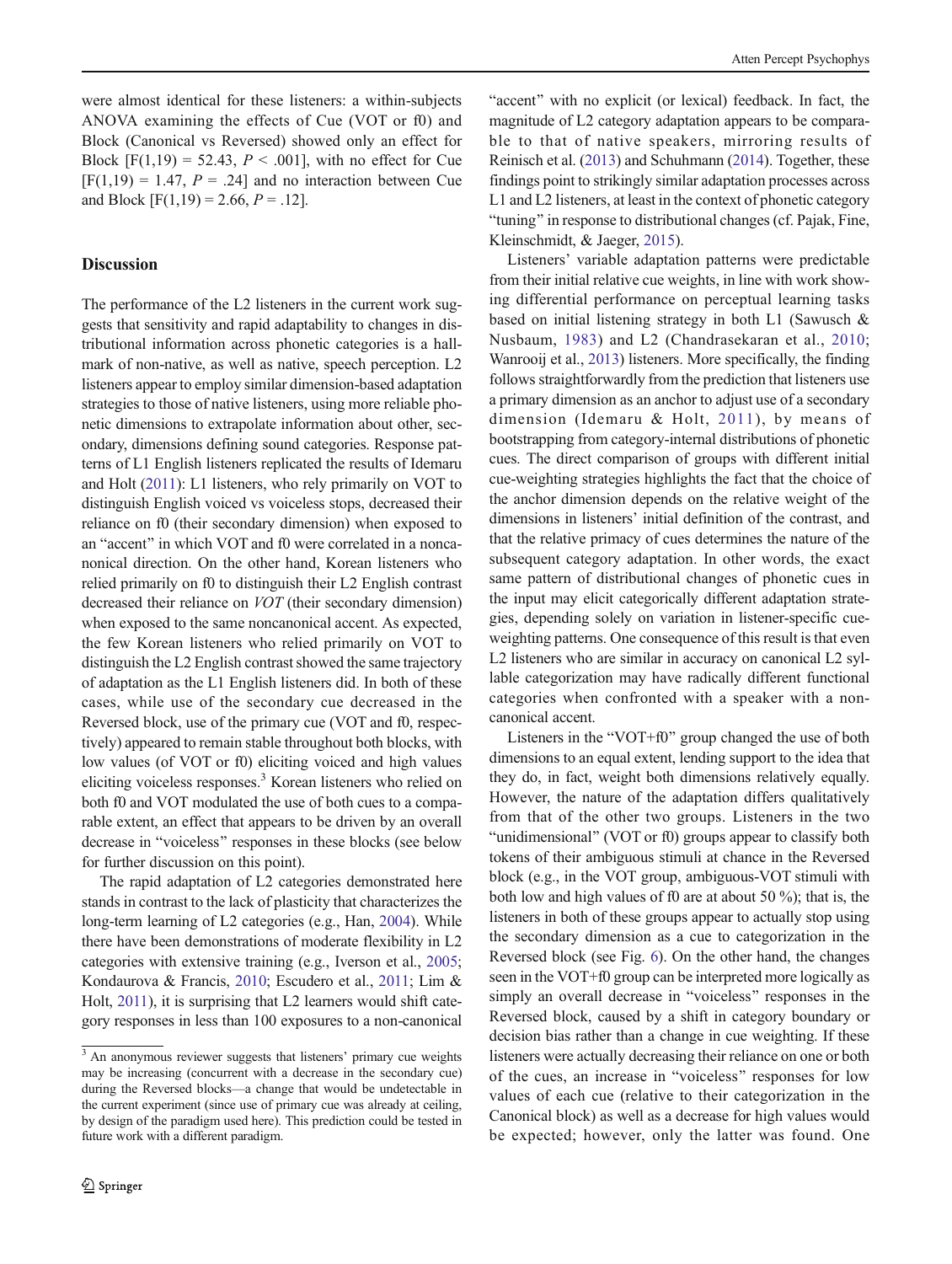explanation for this shift depends on the distribution of stimuli in the Reversed block. Recall that the VOT+f0 group required both long VOT and high f0 to identify a given stimulus as voiceless. At the same time, the Reversed block included covarying stimuli with either long VOT paired with low f0 or short VOT paired with high f0 (see Fig. [2](#page-5-0)). Therefore, these listeners were essentially not hearing any good "voiceless" tokens during the Reversed block, which may have caused an overall increase in bias toward choosing "voiced" in these blocks.

The fact that listeners in both the f0 and VOT groups used their primary cue as an anchor from which to bootstrap distributional information about secondary cues from the input demonstrates both the robustness of the primary cues and the flexibility of the secondary cues for each group. The flexibility in the use of VOT by the f0 group is particularly striking. As discussed in the Introduction, there are reasons to expect that VOT might be expected to be an important cue to the L2 English stop contrast, even for those Korean listeners who rely primarily on f0. Most of the native Korean participants in Schertz et al. [\(2015\)](#page-12-0) showed more reliable differences in VOT than in f0 when producing their L2 English stop contrast (including many of the speakers whose primary cue in perception was f0). Furthermore, given the overwhelming primacy of VOT in native English productions, it might be expected that even for listeners who have a bias toward relying on f0, their experience with the long-term distributional properties of the stop voicing contrast in English likely demonstrate that VOT is an important cue. The current results, however, show that listeners who rely primarily on f0 can be induced to stop using VOT, highlighting its status as a truly secondary cue. The results also show that for this same group of listeners, f0 on its own is a robust enough cue to underlie distributional learning: even in the absence of prototypical VOT values, stimuli with high f0 are good enough exemplars of voiceless stops (or stimuli with low f0 are good enough exemplars of voiced stops) to be used to anchor learning of secondary cue distributions.

This work focuses on short-term category adaptation to idiosyncratic distributions of sounds; however, some of the questions brought up may extend more broadly to the longterm structure and acquisition of L2 phonetic categories. Many models of categorization assume that cue weights arise from the distributional properties of the input, as approximated by production data (e.g., Nearey, [1997;](#page-12-0) Nearey & Hogan, [1986](#page-12-0); Lotto, Sato, & Diehl, [2004](#page-12-0); Toscano & McMurray, [2010\)](#page-12-0), but in non-native listeners, these distributional regularities may be to a large extent masked by native language biases. The current work shows that these two factors cannot be interpreted independently because listener biases interact in a complex way with changes in distributional information. In particular, if it is the case, as proposed above, that listeners decrease their reliance on secondary dimensions when confronted with the sorts of changing distributional patterns used in the present paradigm, then this implies that certain types of short-term distributional variability will actually reinforce initial listener biases in L2 speech perception, even when these initial biases are not the same as those of native listeners, thus potentially in conflict with the long-term distribution of cues in the language. The fact that the same sorts of distributional changes can result in different adaptation patterns needs to be taken into account when considering the contribution of listener biases and distributional regularities in the initial acquisition and ongoing tuning of L2 phonetic categorization.

The current results provide an example of how multiple factors influence how listeners modify their cue weighting strategies (cf. Holt & Lotto, [2006](#page-11-0)); in particular, the differential trajectories of adaptation, which can be attributed to the same adaptation strategy, highlight the interaction between of statistical learning and initial biases. The rapid response to short-term changes in the input distribution of stimuli could be modeled in an episodic, exemplar-based model (e.g., Goldinger, [1996;](#page-11-0) Johnson, [1997](#page-12-0); Pierrehumbert, [2001](#page-12-0)). Similarly, "cue-integration" approaches in which distributional information, but not necessarily individual tokens, is stored (HICAT: Smits, [2001a,](#page-12-0) [b,](#page-12-0) FLMP: Oden & Massaro, [1978,](#page-12-0) Toscano & McMurray, [2010\)](#page-12-0) would also be able to accommodate the current findings (and these sorts of models can be computationally difficult to separate from exemplar models in terms of categorization, cf. Smits, Sereno, & Jongman, [2006\)](#page-12-0). One other possibility is that the adaptation occurs due to supervised learning as a result of the primary cue activating a phonemic category representation and an error-signal being generated by the mismatch between expected secondary cue relationship for that category and the actual secondary cue input (Guediche et al., [2014](#page-11-0)). Regardless of the specific model used, the fact that native and non-native listeners demonstrate the same sensitivity and adaptability to changing distributional information in this task suggests that a unified model may be able to account for both L1 and L2 short-term perceptual learning; future work should explore how far this similarity extends to L1 vs. L2 learning more generally (cf. Pajak et al., [2015\)](#page-12-0).

## Conclusion

The non-native listeners in the present work made rapid online shifts in their categorization strategies in response to changes in the input by means of category-internal "dimension-based statistical learning" (Idemaru & Holt, [2011](#page-11-0)), just as native listeners did. The comparison of native Korean/L2 English listeners who used primarily f0 to distinguish the L2 stop voicing contrast with L1 English listeners who use primarily VOT allowed for a direct test of the hypothesis that these modifications result from listeners' choice of one acoustic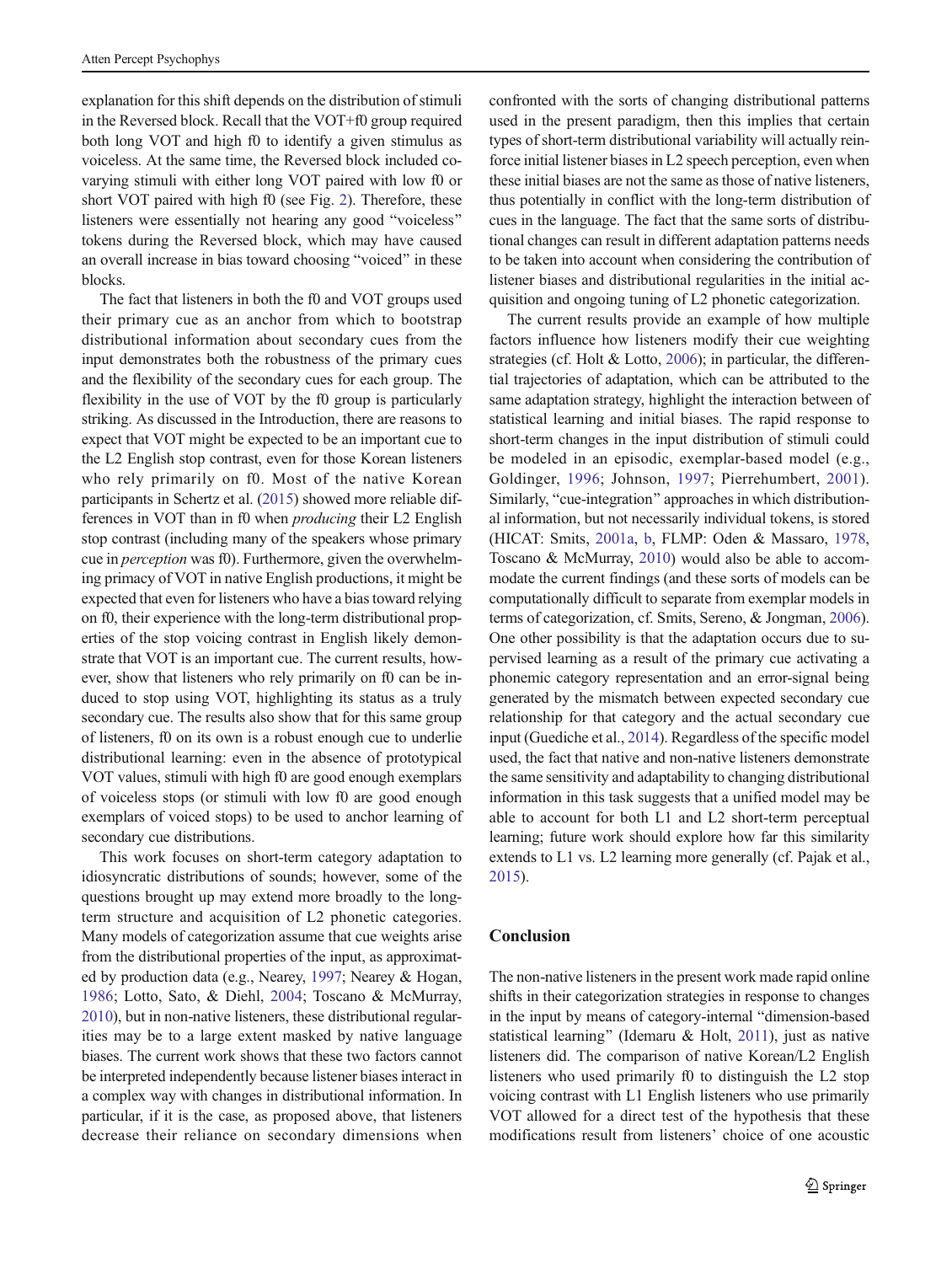<span id="page-11-0"></span>dimension as an "anchor" from which to monitor and learn about potentially idiosyncratic use of other dimensions by the current speaker. As predicted, listeners with different anchor dimensions showed categorically different adaptation strategies; in particular, they stopped using their secondary dimension in categorization when the primary and secondary dimensions gave conflicting information about category membership. The current work demonstrates that the individual variability inherent in foreign sound perception can provide a fruitful perspective from which to explore processes underlying more general category learning and adaptation, and the results highlight the fact that models of auditory category learning need to take into account the potential interactions between listeners' initial biases and dynamic adaptation to changes in the current listening environment.

Acknowledgments The authors would like to thank Daejin Kim, Kathy "Nico" Carbonell, Karina Castellanos, and Omar Hussain for their help running subjects, as well as Arthur Samuel, Miquel Simonet, and two anonymous reviewers for helpful feedback on previous versions of this work. This work was supported in part by NSF EAPSI grant #1311026 and NIH-NIDCD grant #R01DC004674.

## References

- Baese-Berk, M., Bradlow, A., & Wright, B. (2013). Accent-independent adaptation to foreign-accented speech. The Journal of the Acoustical Society of America, 133(3), EL174–EL180.
- Bertelson, P., Vroomen, J., & de Gelder, B. (2003). Visual recalibration of auditory speech identification: A McGurk aftereffect. Psychological Science, 14(6), 592-597.
- Best, C. T. (1995). A direct realist view of cross-language speech perception. In W. Strange (Ed.), Speech perception and linguistic experience: Issues in cross-language research (pp. 171–204). Baltimore, MD: York.
- Boersma, P., & Weenink, D. (2011). Praat: Doing Phonetics by computer, version 5.3 [http://www.praat.org](http://www.praat.org/)
- Bradlow, A., & Bent, T. (2008). Perceptual adaptation to non-native speech. Cognition, 106(2), 707–729.
- Chandrasekaran, B., Sampath, P., & Wong, P. (2010). Individual variability in cue-weighting and lexical tone learning. The Journal of the Acoustical Society of America, 128, 456–465.
- Cho, T., Jun, S.-A., & Ladefoged, P. (2002). Acoustic and aerodynamic correlates of Korean stops and fricatives. Journal of Phonetics, 30(2), 193–228.
- Clarke, C. M., & Garrett, M. F. (2004). Rapid adaptation to foreignaccented English. Journal of the Acoustical Society of America, 116, 3647–3658.
- Clayards, M. A., Tanenhaus, M. K., Aslin, R. N., & Jacobs, R. A. (2008). Perception of speech reflects optimal use of probabilistic speech cues. Cognition, 108(3), 804–809.
- Cutler, A., McQueen, J. M., Butterfield, S., & Norris, D. (2008). Prelexically-driven perceptual retuning of phoneme boundaries. Proceedings of Interspeech, 2008, 2056.
- Davis, M. H., Johnsrude, I. S., Hervais-Adelman, A., Taylor, K., & McGettigan, C. (2005). Lexical information drives perceptual learning of distorted speech: Evidence from the comprehension of noisevocoded sentences. Journal of Experimental Psychology: General, 134(2), 222–241.
- Diehl, R. L., Elman, J. L., & McCusker, S. B. (1978). Contrast effects on stop consonant identification. Journal of Experimental Psychology: Human Perception and Performance, 4(4), 599–609.
- Eimas, P. D., & Corbit, J. D. (1973). Selective adaptation of linguistic feature detectors. Cognitive Psychology, 4, 99–109.
- Eisner, F., & McQueen, J. M. (2005). The specificity of perceptual learning in speech processing. Perception & Psychophysics, 67(2), 224– 238.
- Escudero, P., Benders, T., & Wanrooij, K. (2011). Enhanced bimodal distributions facilitate the learning of second language vowels. The Journal of the Acoustical Society of America, 130(4), EL206– EL212.
- Escudero, P., & Boersma, P. (2004). Bridging the gap between L2 speech perception research and phonological theory. Studies in Second Language Acquisition, 26, 551–585.
- Flege, J. E. (1995). Second language speech learning: Theory, findings, and problems. In W. Strange (Ed.), Speech perception and linguistic experience: Issues in cross-language research (pp. 233–277). Baltimore, MD: York.
- Francis, A., Kaganovich, N., & Driscoll-Huber, C. (2008). Cue-specific effects of categorization training on the relative weighting of acoustic cues to consonant voicing in English. The Journal of the Acoustical Society of America, 124, 1234.
- Francis, A., & Nusbaum, H. (2002). Selective attention and the acquisition of new phonetic categories. Journal of Experimental Psychology: Human Perception and Performance, 28(2), 349–366.
- Goldinger, S. D. (1996). Words and voices: Episodic traces in spoken word identification and recognition memory. Journal of Experimental Psychology: Learning, Memory, and Cognition, 22(5), 1166–1183.
- Goudbeek, M., Smits, R., Cutler, A., & Swingley, D. (2005). Acquiring auditory and phonetic categories. In H. Cohen & C. Lefebvre (Eds.), Handbook of categorization in cognitive science (pp. 497–513). Amsterdam: Elsevier.
- Goudbeek, M., Swingley, D., & Smits, R. (2009). Supervised and unsupervised learning of multidimensional acoustic categories. Journal of Experimental Psychology: Human Perception and Performance, 35(6), 1913–1933.
- Guediche, S., Blumstein, S. E., Fiez, J. A., & Holt, L. L. (2014). Speech perception under adverse conditions: Insights from behavioral, computational, and neuroscience research. Frontiers in Systems Neuroscience, 7(126), 1–16.
- Han, Z.-H. (2004). Fossilization in second language acquisition. Clevedon: Multilingual Matters.
- Holt, L., & Lotto, A. (2006). Cue weighting in auditory categorization: Implications for first and second language acquisition. The Journal of the Acoustical Society of America, 119, 3059–3071.
- Holt, L. L., & Lotto, A. J. (2008). Speech perception within an auditory cognitive neuroscience framework. Current Directions in Psychological Science, 17(1), 42–46.
- Holt, L., & Lotto, A. (2010). Speech perception as categorization. Attention, Perception, & Psychophysics, 72(5), 1218–1227.
- House, A. S., & Fairbanks, G. (1953). The influence of consonant environment upon the secondary acoustical characteristics of vowels. The Journal of the Acoustical Society of America, 25(1), 105–113.
- Idemaru, K., & Holt, L. (2011). Word recognition reflects dimensionbased statistical learning. Journal of Experimental Psychology: Human Perception and Performance, 37(6), 1939–1956.
- Iverson, P., Hazan, V., & Bannister, K. (2005). Phonetic training with acoustic cue manipulations: A comparison of methods for teaching English /r/-/l/ to Japanese adults. The Journal of the Acoustical Society of America, 118(5), 3267–3278.
- Iverson, P., Kuhl, P., Akahane-Yamada, R., Diesch, E., Tohkura, Y., Kettermann, A., & Siebert, C. (2003). A perceptual interference account of acquisition difficulties for non-native phonemes. Cognition, 87(1), B47–B57.